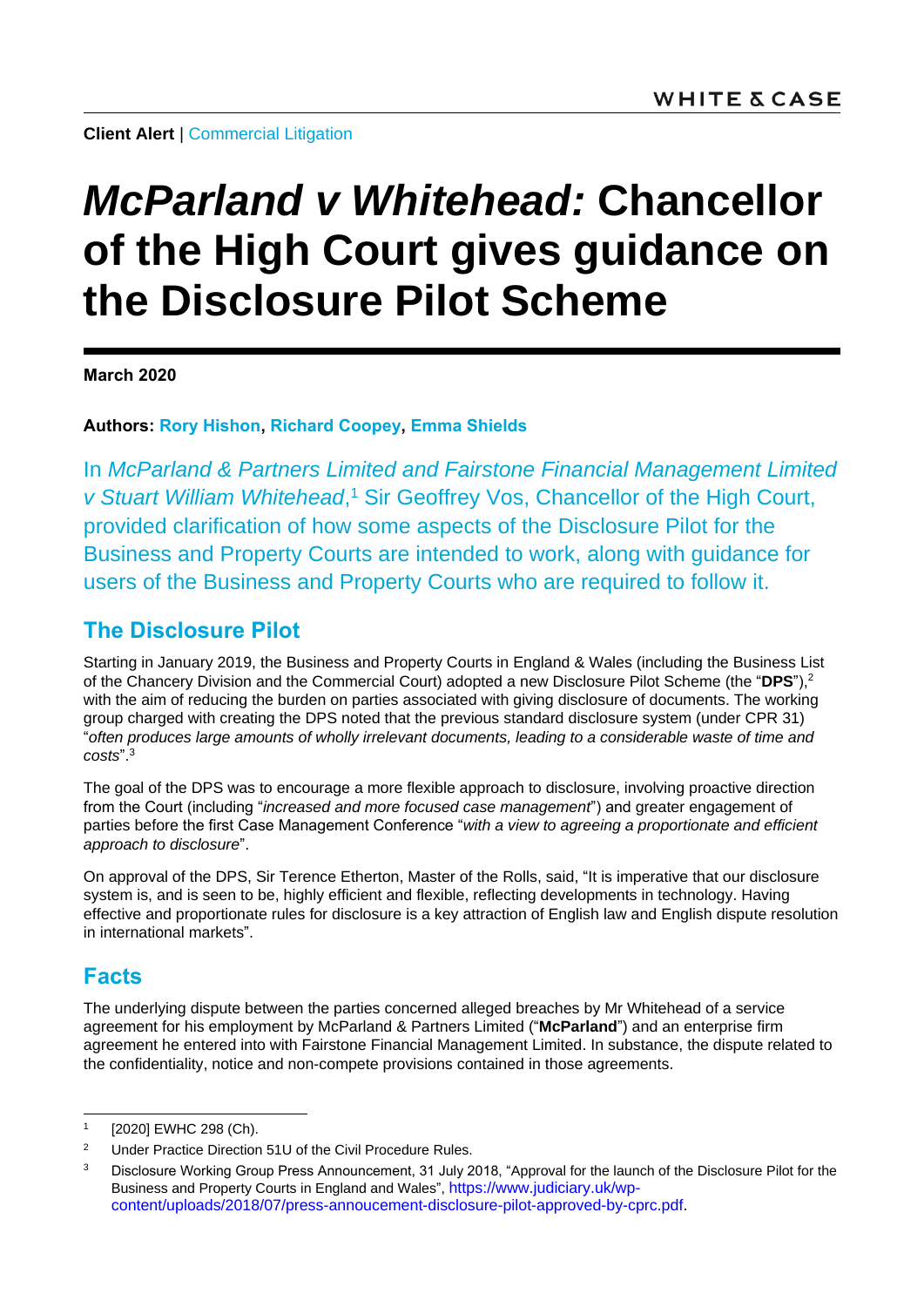Proceedings were commenced by McParland in November 2018, with Mr Whitehead's defence filed in January 2019. Further procedural steps took place throughout 2019. On 31 October 2019, the case management conference was adjourned because the parties were unable to agree key matters of disclosure.

On 7 February 2020, the parties appeared before the Chancellor at a Disclosure Guidance Hearing, seeking guidance from the Court on these issues.

# **The High Court Decision**

In giving his judgment, the Chancellor reminded court users that "[t]he Disclosure Pilot is intended to operate proportionately for all kinds of case in the Business and Property Courts from the smallest to the largest. Compliance with it need not be costly or time-consuming". <sup>4</sup> As well as dealing with the issues in this particular case, the Chancellor gave clear guidance in relation to three frequent "misunderstandings" as to the operation of the DPS.

#### **The Identification of Issues for Disclosure**

The Chancellor explained that the starting point for identifying the Issues for Disclosure should be the documentation that is (or is likely to be) in each party's possession. This is a different exercise to identifying the issues arising on the pleadings. There is generally no need for issues of law or construction to be included in parties' lists of Issues for Disclosure at all.<sup>5</sup> Instead, the Issues for Disclosure "will almost never be legal issues, and they will not include factual issues that are already capable of being fairly resolved from the documents available on initial disclosure". 6

The Chancellor also noted that the Issues for Disclosure occupy an important role beyond the CMC – namely, in the ongoing process of reviewing documents, enabling that review "to be conducted in an orderly and principled manner". Under the DPS, the document reviewer "*has defined issues against which documents can be considered*". This is "*a far more clinical exercise*" 7 than the generic reference to a party's "*case*" under the previous standard disclosure regime.

#### **The Approach to Choosing Between Disclosure Models**

The Chancellor encouraged parties to consider what documents they are likely to hold, and to what issues those documents are relevant. Where specific documents can be requested, this will be "*a classic [Disclosure Issue] for model C*". He also noted that, while it is possible for each party to apply a different model to the same issue, fairness may dictate that the same model should be used by both parties.

#### **Cooperation Between the Parties**

Finally, the Chancellor emphasised, in the strongest terms, the importance of cooperation between the parties. There is a "need for a high level of cooperation between the parties and their representatives in agreeing the Issues for Disclosure and completing the [Disclosure Review Document]". Indeed, cooperation is at the heart of the new regime: "[t]he Disclosure Pilot is built on cooperation".<sup>8</sup>

The Chancellor also warned that "some parties to litigation in all areas of the Business and Property Courts have sought to use the Disclosure Pilot as a stick with which to beat their opponents", which is "entirely unacceptable". Parties should "expect to be met with immediately payable adverse costs orders if that is what has happened". He added that "[n]o advantage can be gained by being difficult about the agreement of Issues for Disclosure or of a [Disclosure Review Document]".<sup>9</sup>

 $\overline{A}$ <sup>4</sup> Echoing his comments when the DPS was launched that *"[t]here will now be a menu of options available to litigants so that disclosure can be targeted appropriately to the kind of case that is being litigated*". Disclosure Working Group Press Announcement, 31 July 2018.

<sup>&</sup>lt;sup>5</sup> Although parties should, of course, remain alive to the possibility of identifying documents which form part of the factual matrix to assist in the construction of a contract.

<sup>6</sup> At paragraph 47

<sup>7</sup> At paragraph 49

<sup>8</sup> At paragraph 53

<sup>9</sup> At paragraph 54